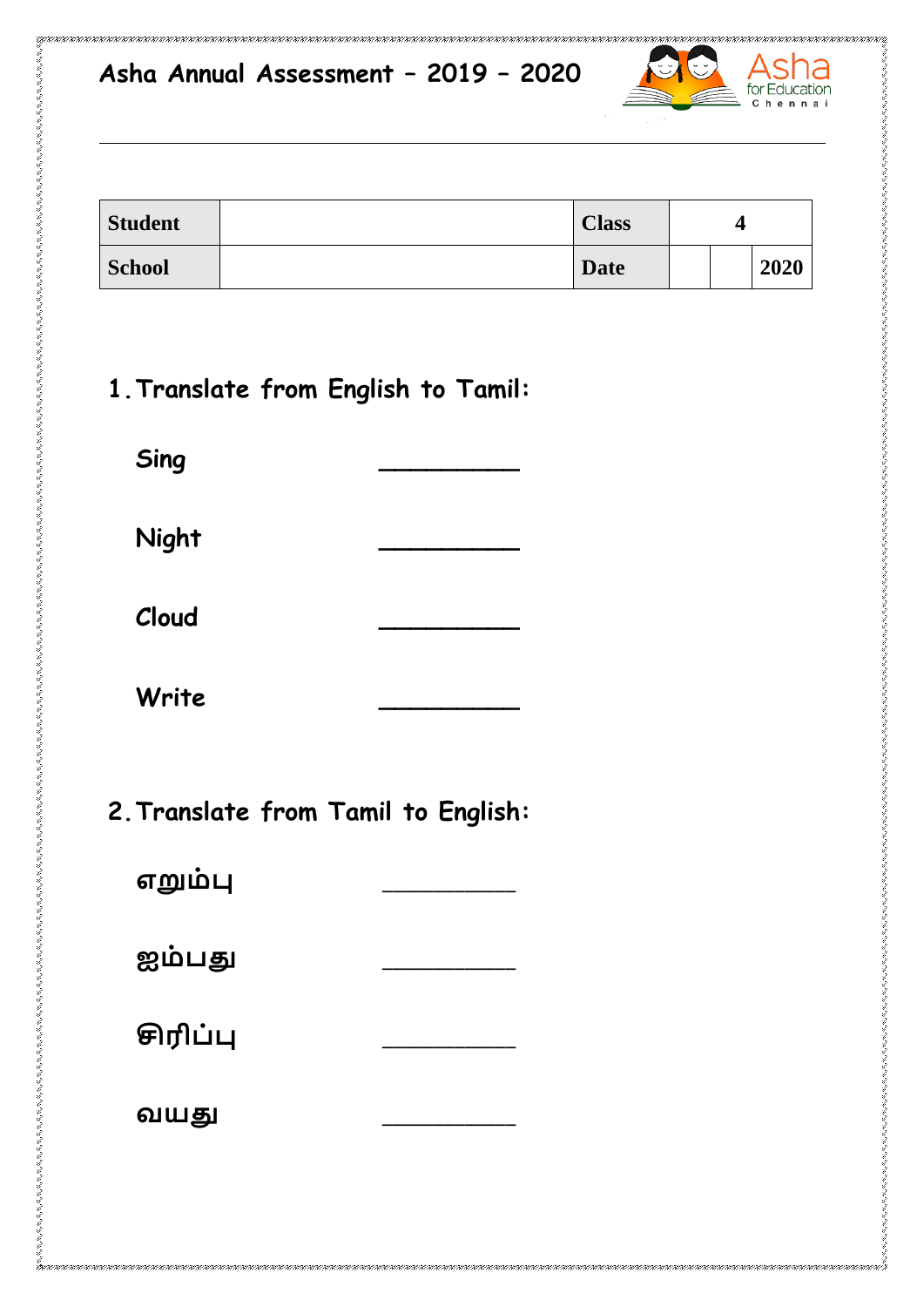| Asha Annual Assessment - 2019 - 2020 |  |
|--------------------------------------|--|
|--------------------------------------|--|



**3.Put a question mark (?) or (.) at the end of the sentence:**

 **Example 1: Where is your home?**

 **Example 2: Pick up the ball.**

- **a) Does he like apples**
- **b) How did you do that**
- **c) The shirt is blue**

- **d) School starts on Monday**
- **4.Match proper noun with common noun:**

| <b>Proper noun</b> |         | <b>Common noun</b> |  |
|--------------------|---------|--------------------|--|
| $\mathbf{a}$       | Tuesday | a language         |  |
| b)                 | India   | a month            |  |
| $\mathsf{c})$      | Hindi   | a day of the week  |  |
| d)                 | April   | a country          |  |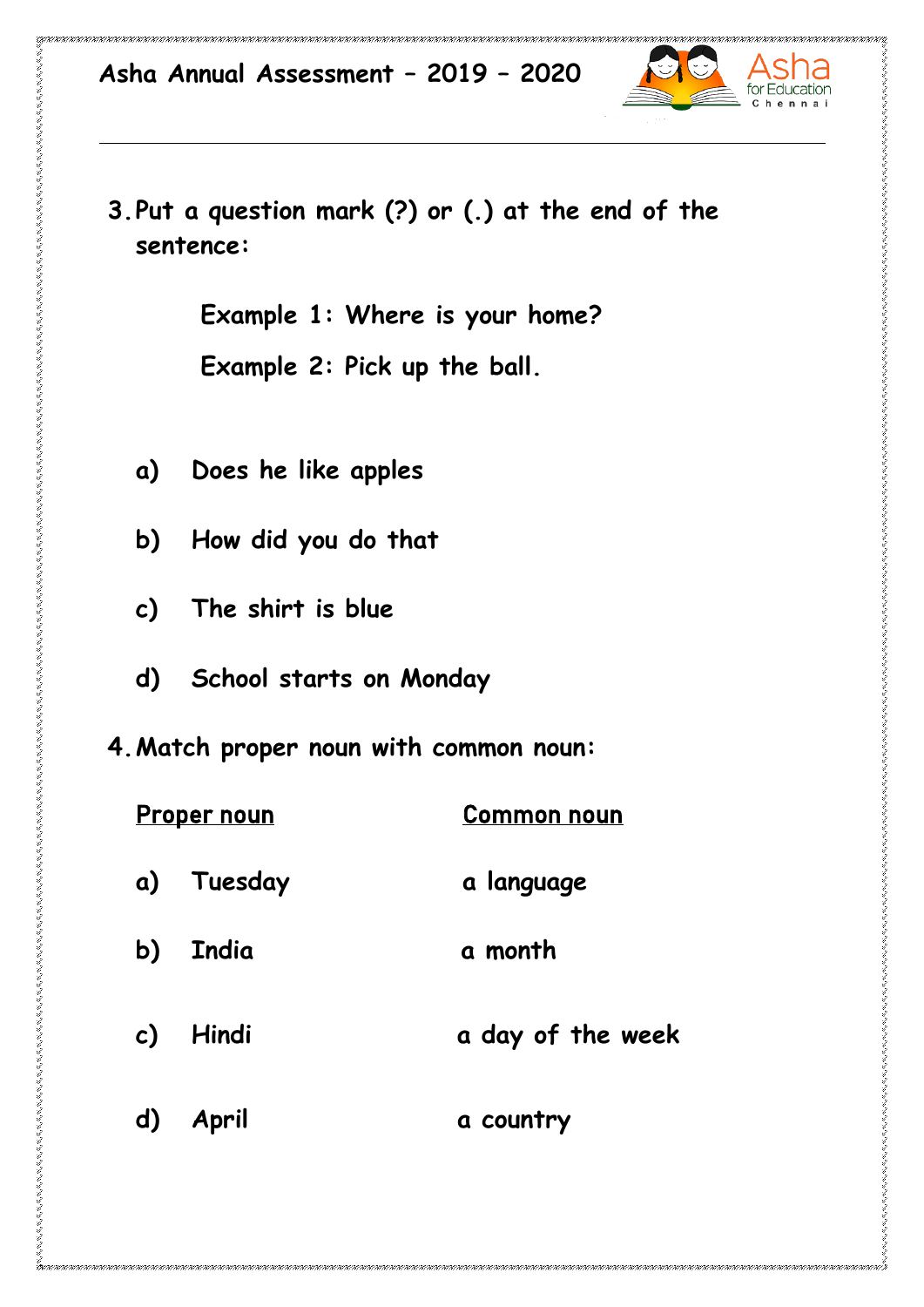